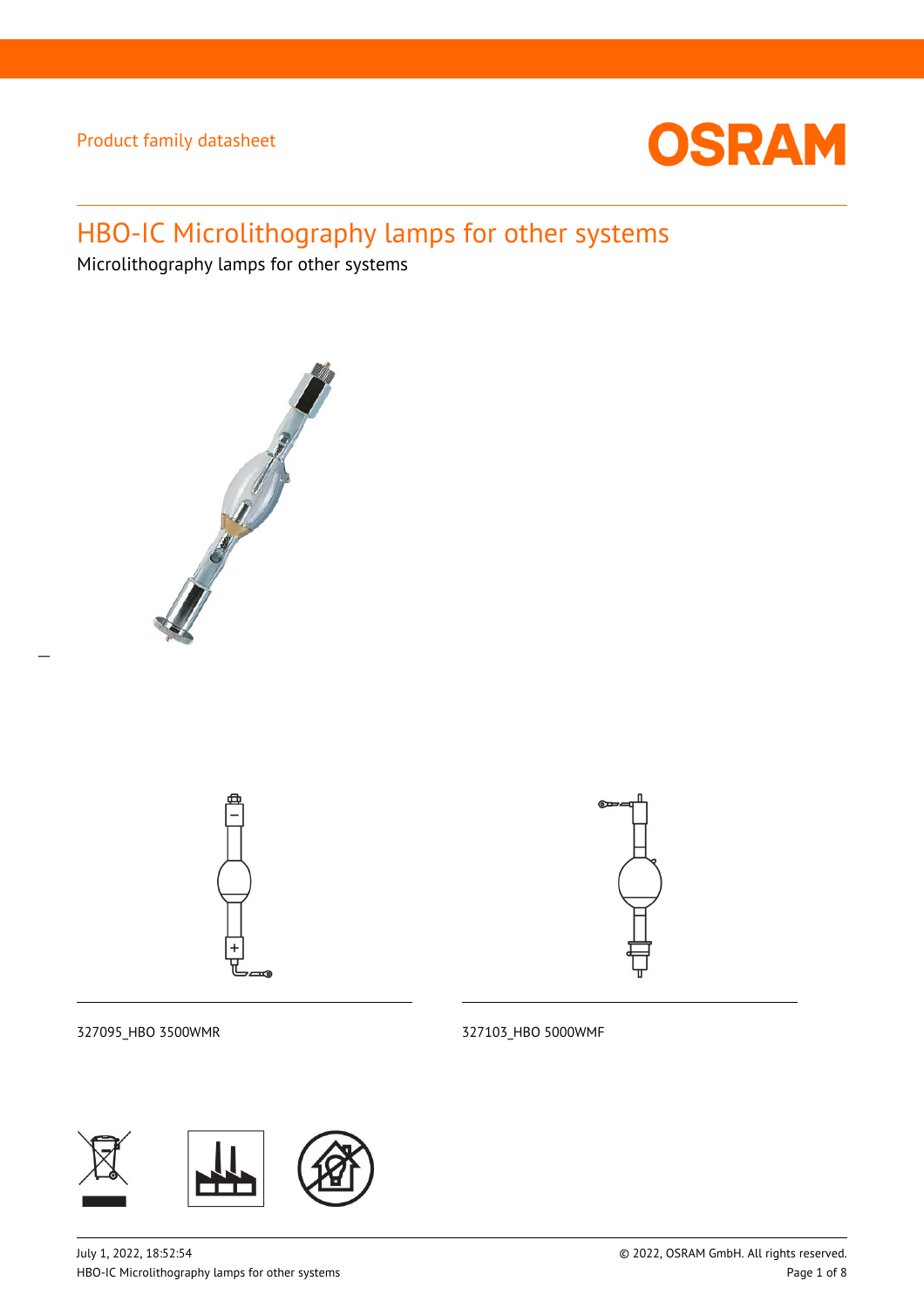

327105\_HBO 5000WS 327107\_HBO 5000WTA



 $\overline{a}$ 

327109\_HBO 5001WF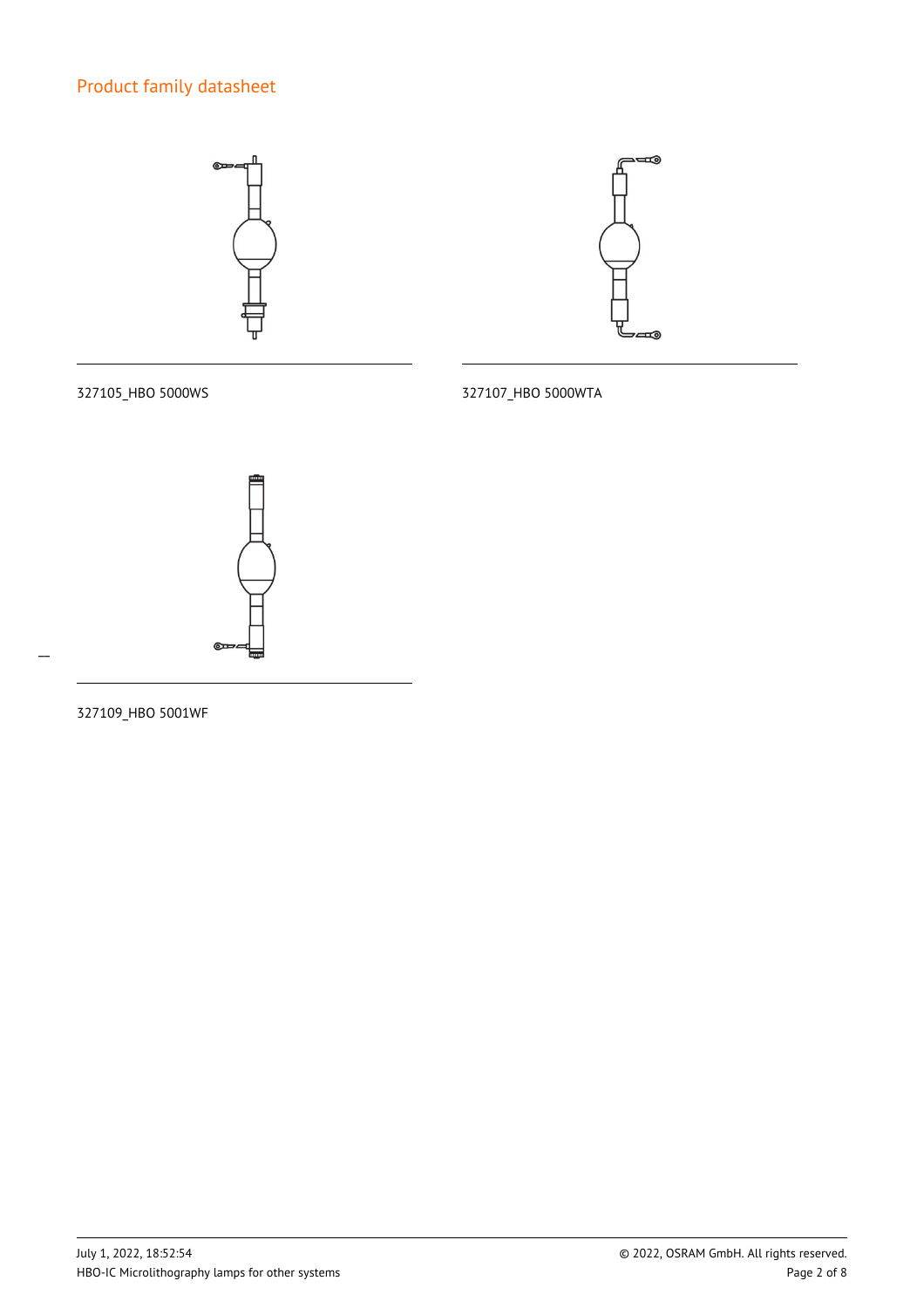### Technical data

|                            | <b>Electrical data</b>    |                           |                    |                  | Dimensions & weight       |                 |          |
|----------------------------|---------------------------|---------------------------|--------------------|------------------|---------------------------|-----------------|----------|
| <b>Product description</b> | <b>Nominal</b><br>voltage | <b>Nominal</b><br>current | Type of<br>current | Rated<br>wattage | <b>Nominal</b><br>wattage | <b>Diameter</b> | Length   |
| HBO 201 W/HS-D2            | 25.0 V                    | 8.00 A                    | <b>DC</b>          | 200.00 W         | 200.00 W                  | 20.0 mm         | 150.0 mm |
| <b>HBO 250 W/BY</b>        | 40.0 V                    | 6.25A                     | DC                 | 250.00 W         | 250.00 W                  | 20.0 mm         | 152.0 mm |
| <b>HBO 250 W/HS</b>        | 40.0 V                    | 6.30 A                    | DC                 | 250.00 W         | 250.00 W                  | 20.0 mm         | 142.0 mm |
| <b>HBO 250 W/LS</b>        | 39.0 V                    | 6.4A                      | DC                 | 250.00 W         | 250.00 W                  | 20.0 mm         | 147.0 mm |
| HBO 350 W <sup>1)</sup>    | 67.5 V                    | 5.3A                      | <b>DC</b>          | 350.00 W         | 350.00 W                  | 20.0 mm         | 128.0 mm |
| HBO 350 W/S                | 68.0 V                    | 5.15 A                    | <b>DC</b>          | 350.00 W         | 350.00 W                  | 20.0 mm         | 127.0 mm |
| HBO 1000 W/D               | 37.7 V                    | 26.50 A                   | DC                 | 1000.00 W        | 1000.00<br>W              | 40.0 mm         | 240.0 mm |
| HBO 500 W/A <sup>2)</sup>  | 60.0 V                    | 8.3 A                     | DC                 | 500.00 W         | 500.00 W                  | 29.0 mm         | 190.0 mm |
| HBO 500 W/B 2)             | 48.5 V                    | 10.3 A                    | DC                 | 500.00 W         | 500.00 W                  | 29.0 mm         | 175.0 mm |
| HBO 1000W/DHL              | 45.0 V                    | 22.2 A                    | <b>DC</b>          | 1000.00 W        | 1000.00<br>W              | 40.0 mm         | 206.0 mm |
| HBO 3500 W/MR              | 62.0 V                    | 56 A                      | DC                 | 3500.00 W        | 3500.00<br>W              | 70.0 mm         | 290.0 mm |
| <b>HBO 3500 W/HK</b>       | 55.0 V                    | 63 A                      | <b>DC</b>          | 3500.00 W        | 3500.00<br>W              | 70.0 mm         | 280.0 mm |
| <b>HBO 5000 W/HK</b>       | 70.0 V                    | 72 A                      | DC                 | 5000.00 W        | 5000.00<br>W              | 82.0 mm         | 355.0 mm |
| HBO 5000 W/MF 3)           | 50.0 V                    | 100.00 A                  | DC                 | 5000.00 W        | 5000.00<br>W              | 80.0 mm         | 360.0 mm |
| HBO 5000 W/S 3)            | 50.0 V                    | 100 A                     | DC                 | 5000.00 W        | 5000.00<br>W              | 80.0 mm         | 360.0 mm |
| HBO 5000 W/TA 3)           | 50.0 V                    | 100.00 A                  | DC                 | 5000.00 W        | 5000.00<br>W              |                 | 358.0 mm |
| HBO 5001 W/F               | 62.0 V                    | 80 A                      | <b>DC</b>          | 5000.00 W        | 5000.00<br>W              | 85.0 mm         | 490.0 mm |

|                            |                    |                                                   |                                    | <b>Capabilities</b>     |
|----------------------------|--------------------|---------------------------------------------------|------------------------------------|-------------------------|
| <b>Product description</b> | Electrode gap cold | Length with base<br>excl. base<br>pins/connection | Light<br>center<br>length<br>(LCL) | <b>Burning position</b> |
| HBO 201 W/HS-D2            | $2.0 \text{ mm}$   |                                                   |                                    | Other $4)$              |
| <b>HBO 250 W/BY</b>        | $2.0 \text{ mm}$   |                                                   |                                    | - 5)<br>Other           |
| <b>HBO 250 W/HS</b>        | $2.0 \text{ mm}$   |                                                   |                                    | Other $5)$              |
| <b>HBO 250 W/LS</b>        | $2.0 \text{ mm}$   | 127.00 mm                                         | 62.0 mm $^{6}$                     | Other $5$ )             |
| HBO 350 W <sup>1)</sup>    | $3.0 \text{ mm}$   |                                                   |                                    | Other $5$ )             |
| <b>HBO 350 W/S</b>         | $3.0 \text{ mm}$   | 127.00 mm                                         | 52.5 mm $^{6)}$                    | Other $5$               |
| HBO 1000 W/D               | $3.0 \text{ mm}$   | 208.00 mm                                         | 89.5 mm $^{6)}$                    | Other $5$ )             |
| HBO 500 W/A <sup>2)</sup>  | $4.5$ mm           |                                                   |                                    | Other $5$ )             |
| HBO 500 W/B <sup>2)</sup>  | $3.0 \text{ mm}$   |                                                   |                                    | 5)<br>Other             |
| HBO 1000W/DHL              |                    |                                                   |                                    | Other                   |
| HBO 3500 W/MR              | $7.0 \text{ mm}$   |                                                   |                                    | Other $5)$              |
| <b>HBO 3500 W/HK</b>       | $7.0 \text{ mm}$   |                                                   |                                    | Other $4)$              |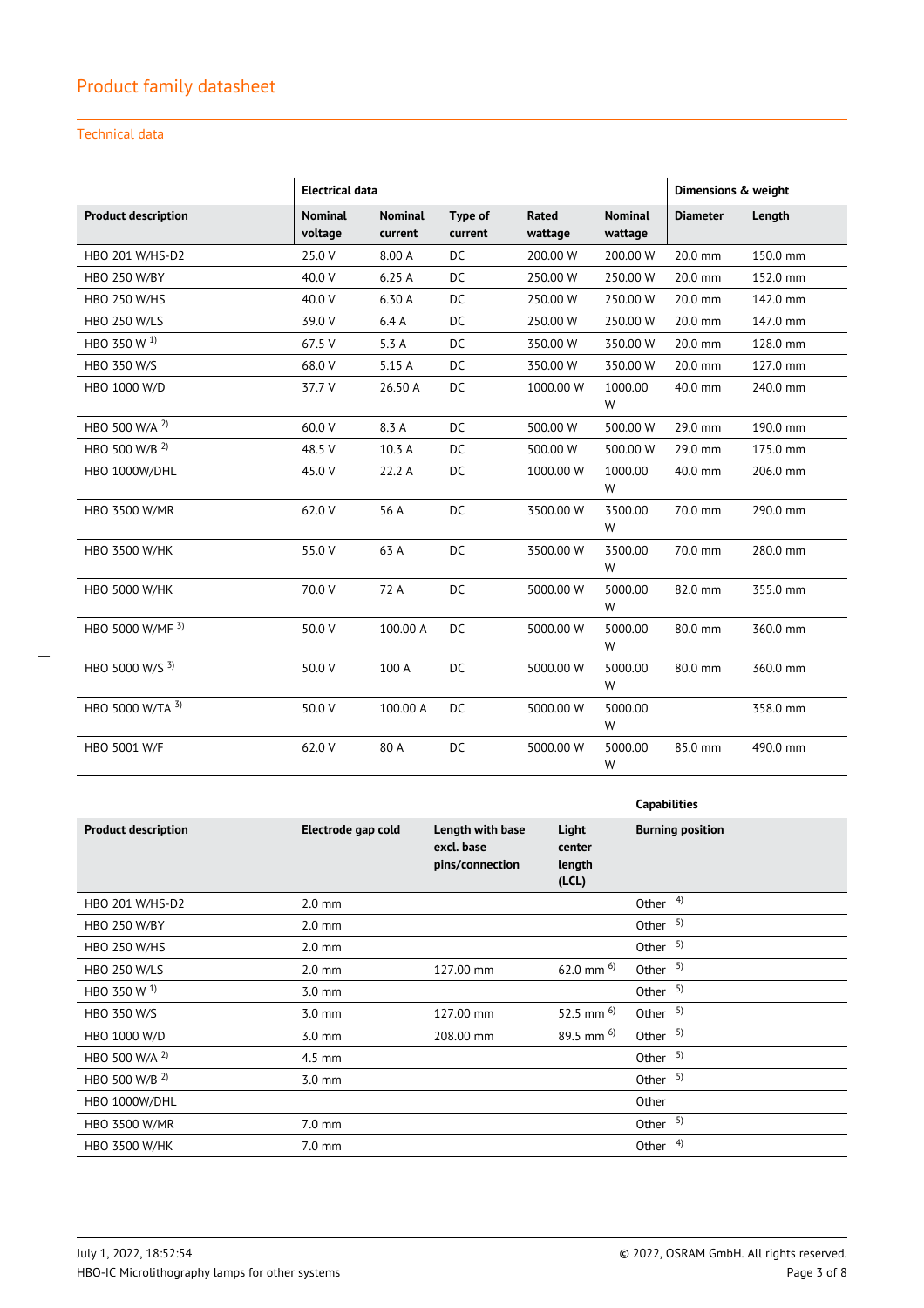|                            |                    |                                                   |                                    | <b>Capabilities</b>     |
|----------------------------|--------------------|---------------------------------------------------|------------------------------------|-------------------------|
| <b>Product description</b> | Electrode gap cold | Length with base<br>excl. base<br>pins/connection | Light<br>center<br>length<br>(LCL) | <b>Burning position</b> |
| <b>HBO 5000 W/HK</b>       | $7.5 \text{ mm}$   | 302.00 mm                                         | 152.5 mm<br>6)                     | Other $5$               |
| HBO 5000 W/MF 3)           | $7.5 \text{ mm}$   | 318.00 mm                                         | 143.5 mm<br>6)                     | Other $4)$              |
| HBO 5000 W/S 3)            | $7.5 \text{ mm}$   | 360.00 mm                                         | 143.5 mm<br>6)                     | Other $4)$              |
| HBO 5000 W/TA 3)           | $7.5 \text{ mm}$   | 329.50 mm                                         | 148.5 mm<br>6)                     | Other <sup>4)</sup>     |
| <b>HBO 5001 W/F</b>        | $7.5 \text{ mm}$   | 430.00 mm                                         | 216.0 mm<br>6)                     | Other $5$               |

|                            |                      | <b>Environmental information</b><br>Information according Art. 33 of EU Regulation (EC) 1907/2006<br>(REACh) |                                                    |                                      |
|----------------------------|----------------------|--------------------------------------------------------------------------------------------------------------|----------------------------------------------------|--------------------------------------|
| <b>Product description</b> | Cooling              | <b>Date of Declaration</b>                                                                                   | <b>Primary Article</b><br><b>Identifier</b>        | <b>Candidate List</b><br>Substance 1 |
| HBO 201 W/HS-D2            |                      | $01 - 04 - 2022$                                                                                             | 4050300591940                                      | Lead                                 |
| <b>HBO 250 W/BY</b>        |                      | 28-01-2022                                                                                                   | 4050300803432                                      | Lead                                 |
| <b>HBO 250 W/HS</b>        |                      | 28-01-2022                                                                                                   | 4050300772356                                      | Lead                                 |
| <b>HBO 250 W/LS</b>        | 7)<br>Convection     | 01-04-2022                                                                                                   | 4008321336668  <br>4052899514843                   | Lead                                 |
| HBO 350 W <sup>1)</sup>    |                      | $01 - 04 - 2022$                                                                                             | 4050300351599                                      | Lead                                 |
| HBO 350 W/S                | 8)<br>Convection     | 01-04-2022                                                                                                   | 4050300258041  <br>4052899528192                   | Lead                                 |
| HBO 1000 W/D               | Convection           | $01 - 04 - 2022$                                                                                             | 4050300288857                                      | Lead                                 |
| HBO 500 W/A <sup>2)</sup>  |                      | 04-03-2022                                                                                                   | 4050300021089                                      | Lead                                 |
| HBO 500 W/B <sup>2)</sup>  |                      | $01 - 04 - 2022$                                                                                             | 4050300275819                                      | Lead                                 |
| HBO 1000W/DHL              |                      | $01 - 04 - 2022$                                                                                             | 4008321673145                                      | Lead                                 |
| HBO 3500 W/MR              |                      | 01-01-2022                                                                                                   | 4050300628301                                      | Lead                                 |
| <b>HBO 3500 W/HK</b>       |                      | 19-03-2022                                                                                                   | 40503006283491<br>4008321546197                    | Lead                                 |
| <b>HBO 5000 W/HK</b>       | Forced <sup>9)</sup> | 04-03-2022                                                                                                   | 4050300897585                                      | Lead                                 |
| HBO 5000 W/MF 3)           | Forced <sup>9)</sup> | 01-01-2022                                                                                                   | 40503007722641<br>4052899247994                    | Lead                                 |
| HBO 5000 W/S 3)            | Forced <sup>9)</sup> | 01-01-2022                                                                                                   | 4008321147875  <br>40083211478991<br>4062172213486 | Lead                                 |
| HBO 5000 W/TA 3)           | Forced <sup>9)</sup> | 04-03-2022                                                                                                   | 4050300772240                                      | Lead                                 |
| HBO 5001 W/F               | Forced <sup>9)</sup> | 03-06-2022                                                                                                   | 4050300553016                                      | Lead                                 |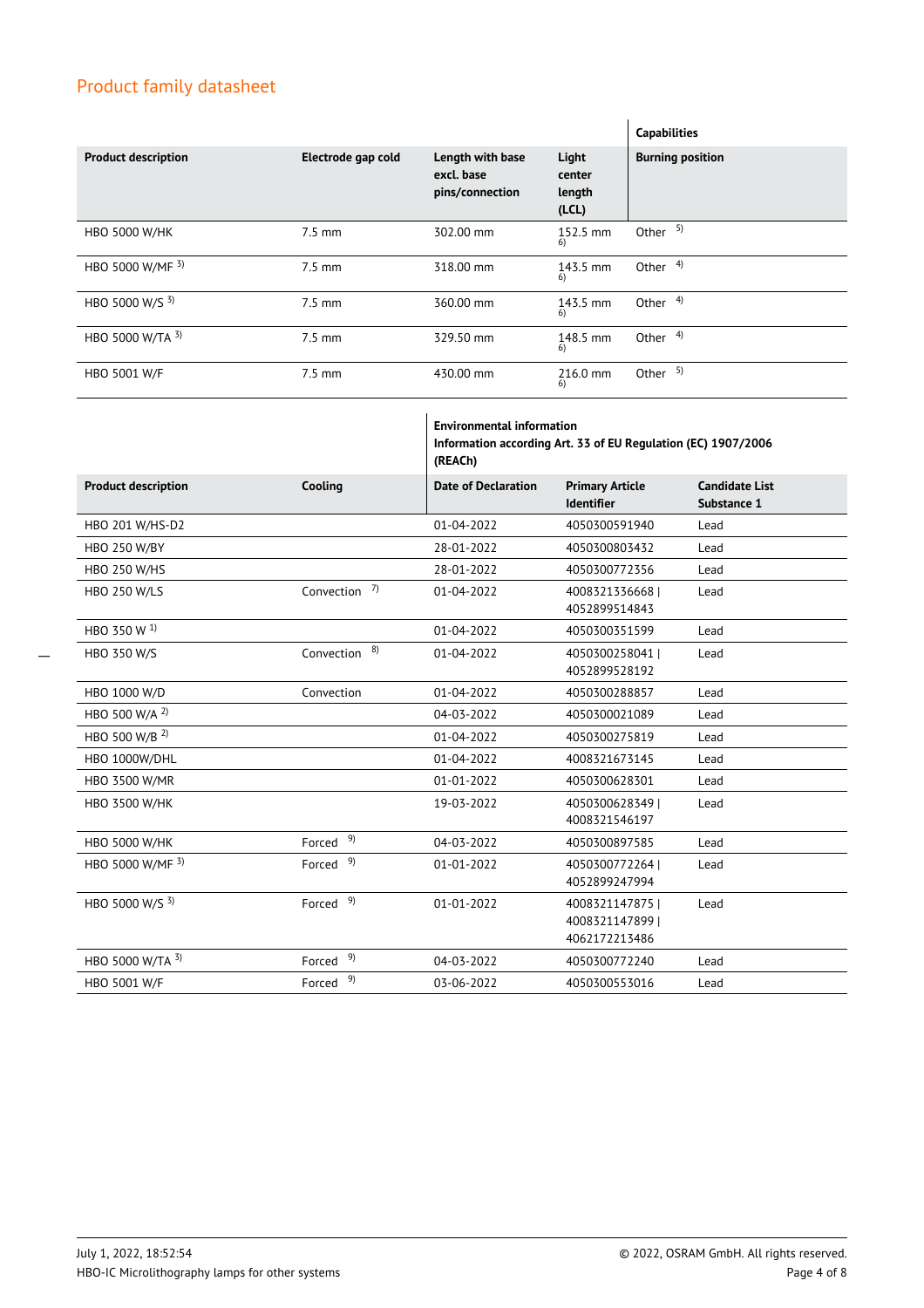| <b>Product description</b> | <b>CAS No. of substance</b><br>$\mathbf{1}$ | Safe Use Instruction                                                                                              | <b>Declaration No. in</b><br><b>SCIP database</b>                                              |
|----------------------------|---------------------------------------------|-------------------------------------------------------------------------------------------------------------------|------------------------------------------------------------------------------------------------|
| HBO 201 W/HS-D2            | 7439-92-1                                   | The identification of<br>the Candidate List<br>substance is<br>sufficient to allow<br>safe use of the<br>article. | 0e66b0e9-1432-<br>4003-8cc4-<br>4d3a9d357685                                                   |
| <b>HBO 250 W/BY</b>        | 7439-92-1                                   | The identification of<br>the Candidate List<br>substance is<br>sufficient to allow<br>safe use of the<br>article. | 7ab8f5ce-73f8-4819-<br>a505-6cc26d2ded1a                                                       |
| <b>HBO 250 W/HS</b>        | 7439-92-1                                   | The identification of<br>the Candidate List<br>substance is<br>sufficient to allow<br>safe use of the<br>article. | e5b8e360-50b8-<br>425c-8878-<br>245880fc7496                                                   |
| <b>HBO 250 W/LS</b>        | 7439-92-1                                   | The identification of<br>the Candidate List<br>substance is<br>sufficient to allow<br>safe use of the<br>article. | 872B1190-AB05-<br>48F3-8283-<br>61EF79B983C3  <br>C2F27551-E9F2-<br>44A8-9229-<br>F4EEB5F6FB66 |
| HBO 350 W <sup>1)</sup>    | 7439-92-1                                   | The identification of<br>the Candidate List<br>substance is<br>sufficient to allow<br>safe use of the<br>article. | 69139DD2-FF81-<br>43C7-BCFA-<br>B84BCD0B9CC1                                                   |
| HBO 350 W/S                | 7439-92-1                                   | The identification of<br>the Candidate List<br>substance is<br>sufficient to allow<br>safe use of the<br>article. | 664A7846-47F2-<br>4D61-8323-<br>E72E69AA88B3                                                   |
| HBO 1000 W/D               | 7439-92-1                                   | The identification of<br>the Candidate List<br>substance is<br>sufficient to allow<br>safe use of the<br>article. | A7ED535D-B58B-<br>40EA-8C22-<br>64880DDAA6BB                                                   |
| HBO 500 W/A <sup>2)</sup>  | 7439-92-1                                   | The identification of<br>the Candidate List<br>substance is<br>sufficient to allow<br>safe use of the<br>article. | 454E0682-41E1-<br>4C7D-A6FB-<br>66D0753E0EDC                                                   |
| HBO 500 W/B <sup>2)</sup>  | 7439-92-1                                   | The identification of<br>the Candidate List<br>substance is<br>sufficient to allow<br>safe use of the<br>article. | 5F991F9F-8F20-<br>4D97-8224-<br>80639EE6776F                                                   |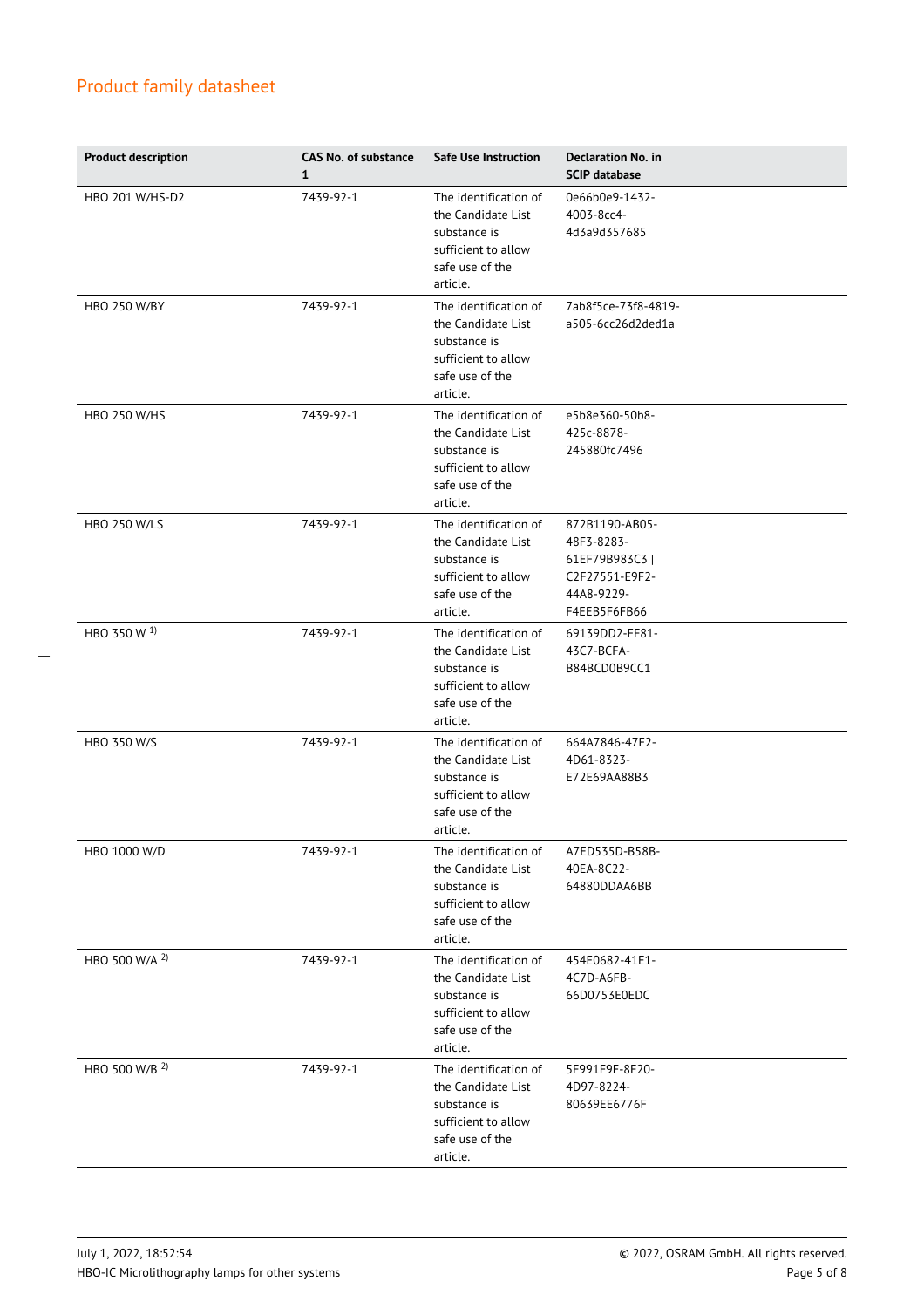| <b>Product description</b> | <b>CAS No. of substance</b><br>$\mathbf{1}$ | Safe Use Instruction                                                                                              | <b>Declaration No. in</b><br><b>SCIP database</b>                                              |
|----------------------------|---------------------------------------------|-------------------------------------------------------------------------------------------------------------------|------------------------------------------------------------------------------------------------|
| HBO 1000W/DHL              | 7439-92-1                                   | The identification of<br>the Candidate List<br>substance is<br>sufficient to allow<br>safe use of the<br>article. | 35E19ED5-53BD-<br>45BA-8079-<br>3737C9F2FC21                                                   |
| HBO 3500 W/MR              | 7439-92-1                                   | The identification of<br>the Candidate List<br>substance is<br>sufficient to allow<br>safe use of the<br>article. | 17abf204-4183-<br>4567-b724-<br>a13eff07fd7a                                                   |
| HBO 3500 W/HK              | 7439-92-1                                   | The identification of<br>the Candidate List<br>substance is<br>sufficient to allow<br>safe use of the<br>article. | 9E83D6F9-1434-<br>4CC3-823E-<br>05A65726CF8E  <br>43786f93-bbf9-4419-<br>bc65-ce101b279063     |
| <b>HBO 5000 W/HK</b>       | 7439-92-1                                   | The identification of<br>the Candidate List<br>substance is<br>sufficient to allow<br>safe use of the<br>article. | db52bb49-e4f0-495f-<br>9c4a-2e113c01961f                                                       |
| HBO 5000 W/MF 3)           | 7439-92-1                                   | The identification of<br>the Candidate List<br>substance is<br>sufficient to allow<br>safe use of the<br>article. | 026d4f20-6678-<br>4452-8959-<br>076527d7602a  <br>56104d2b-53c0-<br>4c9e-a751-<br>6d8f2033b8f6 |
| HBO 5000 W/S 3)            | 7439-92-1                                   | The identification of<br>the Candidate List<br>substance is<br>sufficient to allow<br>safe use of the<br>article. | df72245a-57ed-42fb-<br>90a2-5ca3c09b618d  <br>c0d6f8d6-6d7d-<br>4632-96fe-<br>32aacce2ee6a     |
| HBO 5000 W/TA 3)           | 7439-92-1                                   | The identification of<br>the Candidate List<br>substance is<br>sufficient to allow<br>safe use of the<br>article. | d85e2c98-ac1c-<br>41a5-8096-<br>8ada8888ead0                                                   |
| HBO 5001 W/F               | 7439-92-1                                   | The identification of<br>the Candidate List<br>substance is<br>sufficient to allow<br>safe use of the<br>article. | F53E86C1-B9C8-<br>4685-B790-<br>15AE3F0950FA                                                   |

 $1)$  Lamp suitable for pulse operation between 250...500 W. Maximum permissible power is 350 W for constant power operation. Duty cycle 12 h ON/30 min OFF

2) Duty cycle 12 h ON/30 min OFF

 $^{3}$ ) Lamp contains overpressure even in cold status - additional safety regulations, supplied with the lamps, have to be fulfilled. Please read Technical bulletin DO-SEM TB 004 carefully

4) Anode on top

 $\overline{a}$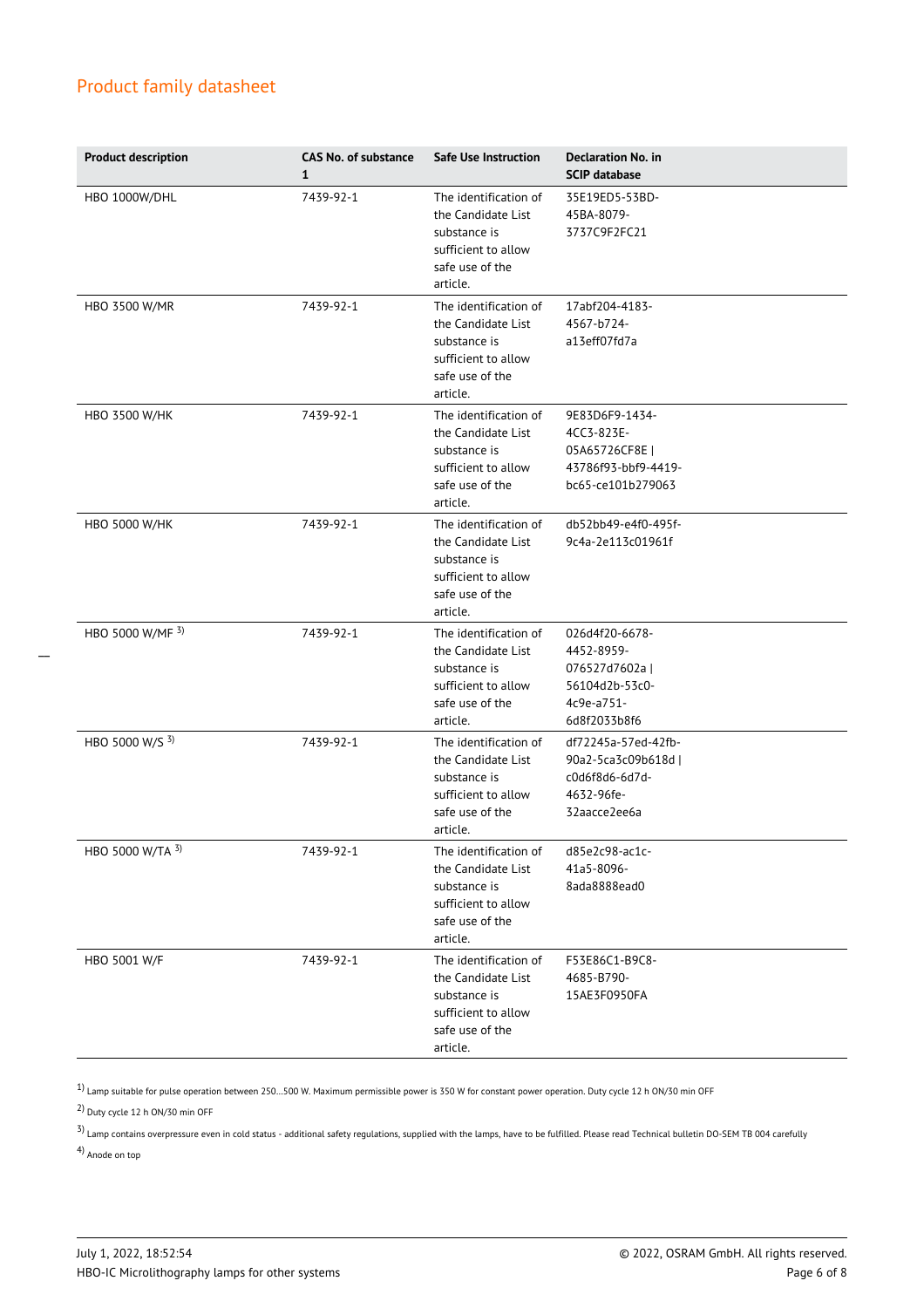5) Anode underneath

 $\overline{a}$ 

6) Distance from end of base to tip of anode or cathode (cold)

- 7) Maximum permissible base temperature: 230 °C
- 8) Cooling fins on cathode base
- 9) Maximum permissible base temperature: 200 °C